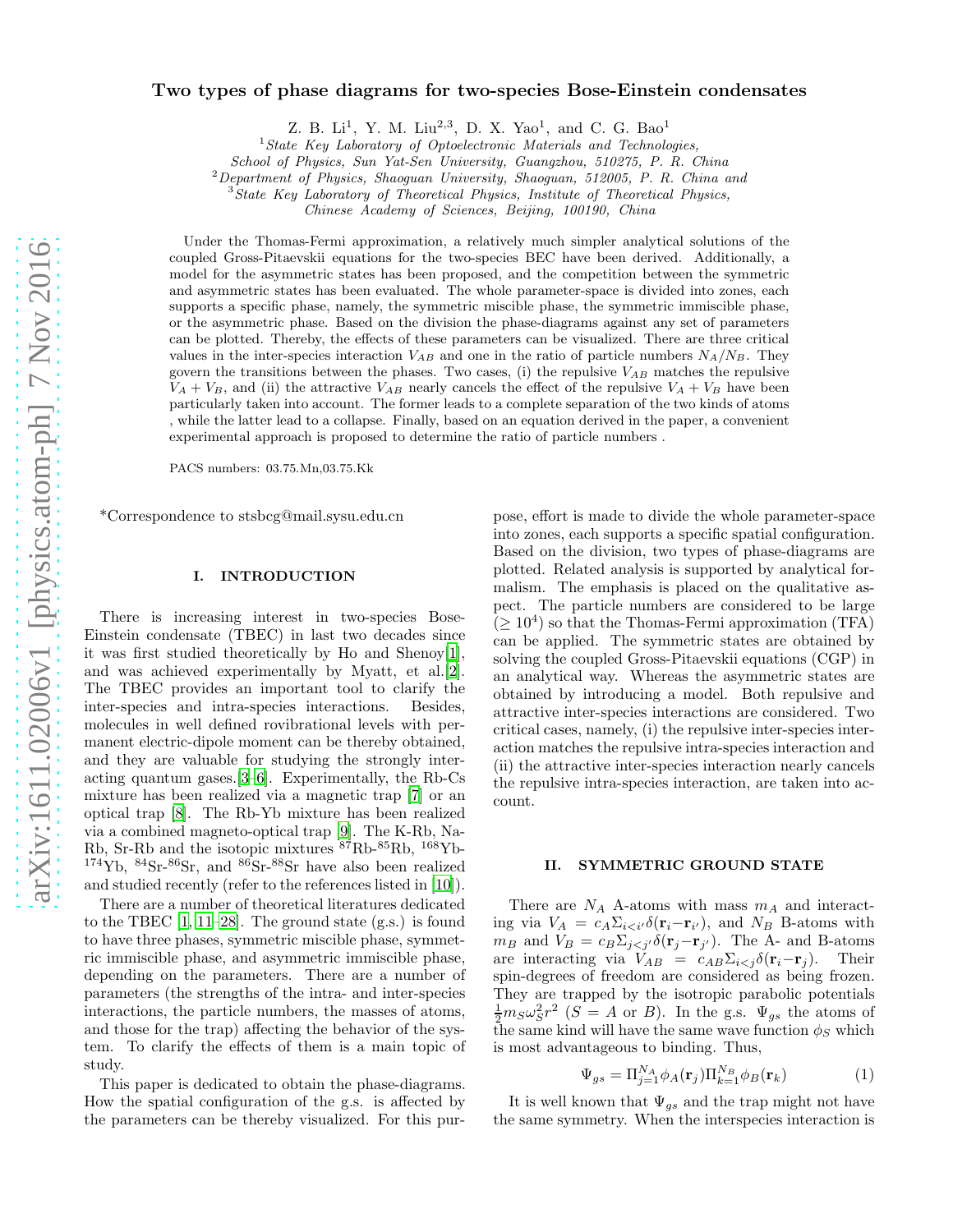sufficiently repulsive, the two kinds of atoms might separate from each other in an asymmetric way. Nonetheless, we consider first the case that the g.s. is symmetric.

In this case, let  $\phi_A(\mathbf{r}_j) \equiv \frac{u(r_j)}{\sqrt{4\pi}r_j}$  and  $\phi_B(\mathbf{r}_k) \equiv \frac{v(r_k)}{\sqrt{4\pi}r_k}$ . We introduce a mass m and a frequency  $\omega$ .  $\hbar\omega$  and  $\sqrt{\hbar/(m\omega)}$  are used as units for energy and length in this paper. We further introduce  $\gamma_s \equiv \frac{m_s}{m} (\frac{\omega s}{\omega})^2$  and a set of parameters  $\alpha_1 \equiv N_A c_A/(4\pi \gamma_A)$ ,  $\beta_1 \equiv N_B c_{AB}/(4\pi \gamma_A)$ ,  $\alpha_2 \equiv N_B c_B/(4\pi\gamma_B)$ ,  $\beta_2 \equiv N_A c_{AB}/(4\pi\gamma_B)$ . This set is called the weighted strengths (W-strengths). Under the TFA, the CGP for  $u$  and  $v$  appear as

<span id="page-1-0"></span>
$$
(\frac{r^2}{2} + \alpha_1 \frac{u^2}{r^2} + \beta_1 \frac{v^2}{r^2} - \varepsilon_1)u = 0
$$
 (2)

$$
(\frac{r^2}{2} + \beta_2 \frac{u^2}{r^2} + \alpha_2 \frac{v^2}{r^2} - \varepsilon_2)v = 0
$$
 (3)

where  $\beta_2$  and  $\beta_1$  for the inter-species interaction have the same sign (+ or -) while  $\alpha_2$  and  $\alpha_1$  for the intra-species interaction are considered to be positive only. The chemical potential for the A-atoms (B-atoms) is equal to  $\gamma_A \varepsilon_1$  $(\gamma_B \varepsilon_2)$ . The normalization  $\int u^2 dr = 1$  and  $\int v^2 dr = 1$ are required.  $u \geq 0$  and  $v \geq 0$  are safely assumed.

 $Eqs. (2,3)$  $Eqs. (2,3)$  demonstrate that the combined effects of the nine dynamical parameters  $c_S$ ,  $c_{AB}$ ,  $N_S$ ,  $m_S$ , and  $\omega_S$  $(S = A \text{ and } B)$  are sufficiently embodied by the four Wstrengths. Thus an approach based on the W-strengths would lead to a simplification. Based on the W-strengths, we define

<span id="page-1-1"></span>
$$
Y_1 \equiv (\alpha_2 - \beta_1)/(2\alpha) \tag{4}
$$

$$
Y_2 \equiv (\alpha_1 - \beta_2)/(2\alpha) \tag{5}
$$

where  $\alpha \equiv \alpha_1 \alpha_2 - \beta_1 \beta_2$ .  $Y_1$  and  $Y_2$  are crucial in constituting the solutions of the CGP as shown below.

It has been known that the spatial configuration of the symmetric g.s. has two phases. When each kind of atoms form a core surrounding the center, then it is named miscible phase denoted as (A,B) (if the B-atoms have a broader distribution) or (B,A). When a kind of atoms form a core while the other kind form a shell away from the center, it is named immiscible phase denoted as [A-B] (if the B-atoms form the shell) or [B-A].. More strictly, the miscible phase has both  $u/r|_{r=0}$  and  $v/r|_{r=0}$  being nonzero, while the immiscible phase has one of them being zero.

The analytical solutions of the symmetric g.s. under the TFA have been worked out previously [\[16,](#page-7-8) [28\]](#page-7-7). Nonetheless, in terms of the W-strengths, the analytical solutions could have a considerably simpler form. This simplification is valuable because it substantially benefits a more detailed analysis. Thus, the simplified solutions are given in the Appendix. Besides, the division of the whole parameter-space into zones is a crucial point in our paper and is also included in the Appendix. With the division, various types of phase-diagrams can be plotted.



FIG. 1: (Color online) The phase diagram with respect to  $C_{AB}/C_0$  and  $N_A/N_B$ , where  $C_0 \equiv \sqrt{C_A C_B}$ .  $\gamma_A = \gamma_B =$  $1, N_B = 10^4, C_B = 10^{-3}$ , and  $C_A$  is given at three values marked in the panels. The units  $\hbar\omega$  and  $\sqrt{\hbar/(m\omega)}$  are used in this paper. The ordinate  $y$  is given from 0 to 2. When  $y \leq 1$ ,  $N_A/N_B = y$ . When  $y > 1$ ,  $N_A/N_B = 1/(2 - y)$ (in other words,  $N_A/N_B$  is ranged from 0 to  $\infty$ ). The labels of phase (e.g., (A,B)) are directly marked in the associated zone. The curve separating  $(A,B)$  and  $(B,A)$  fulfills  $Y_1 = Y_2$ , at which u and v overlap completely (when  $Y_1 = Y_2$ , we have  $\alpha_2 - \beta_1 = \alpha_1 - \beta_2$ , then one can directly prove that  $u = v$ is a solution of the CGP). The dash curve separating (A,B) and  $[A - B]$  fulfills  $X_2 = 0$  (i.e.,  $(1 + \frac{\alpha_2}{\beta_2})^{2/3} = 2\beta_2 Y_1$ , refer to eq.[\(18\)](#page-5-0)). The dash-dot curve separating (B,A) and  $[B - A]$ fulfills  $X'_1 = 0$  (i.e.,  $(1 + \frac{\alpha_1}{\beta_1})^{2/3} = 2\beta_1 Y_2$ ). The shaded area has  $C_{AB} > C_0$  (or  $\alpha < 0$ ) where the g.s. is asymmetric while the symmetric solution of the CGP is a collectively excited metastable state. The point Q marks the limit of  $(N_A/N_B)_{crit}$ when  $C_{AB} \rightarrow -C_0$ .

### III. THE PHASE-DIAGRAM AGAINST THE INTERSPECIES INTERACTION AND THE PARTICLE NUMBERS

Based on the analytical solutions of the CGP and the division of the parameter-space which are given in the Appendix, the first type of phase-diagrams are shown in Fig.1 .

Let us define a critical value  $(C)_{crit} \equiv \frac{\gamma_A}{\gamma_B} \sqrt{\frac{C_B}{C_A}}$ . In Fig.1 the lower and upper ends of the dash-dot curve have  $C_{AB}/C_0 = (C)_{crit}$  and 1, respectively. The two ends of the dash curve have  $C_{AB}/C_0 = 1$  and  $(C)_{crit}' \equiv$  $1/(C)_{crit}$ , respectively. Accordingly,  $C_{AB}/C_0$  contains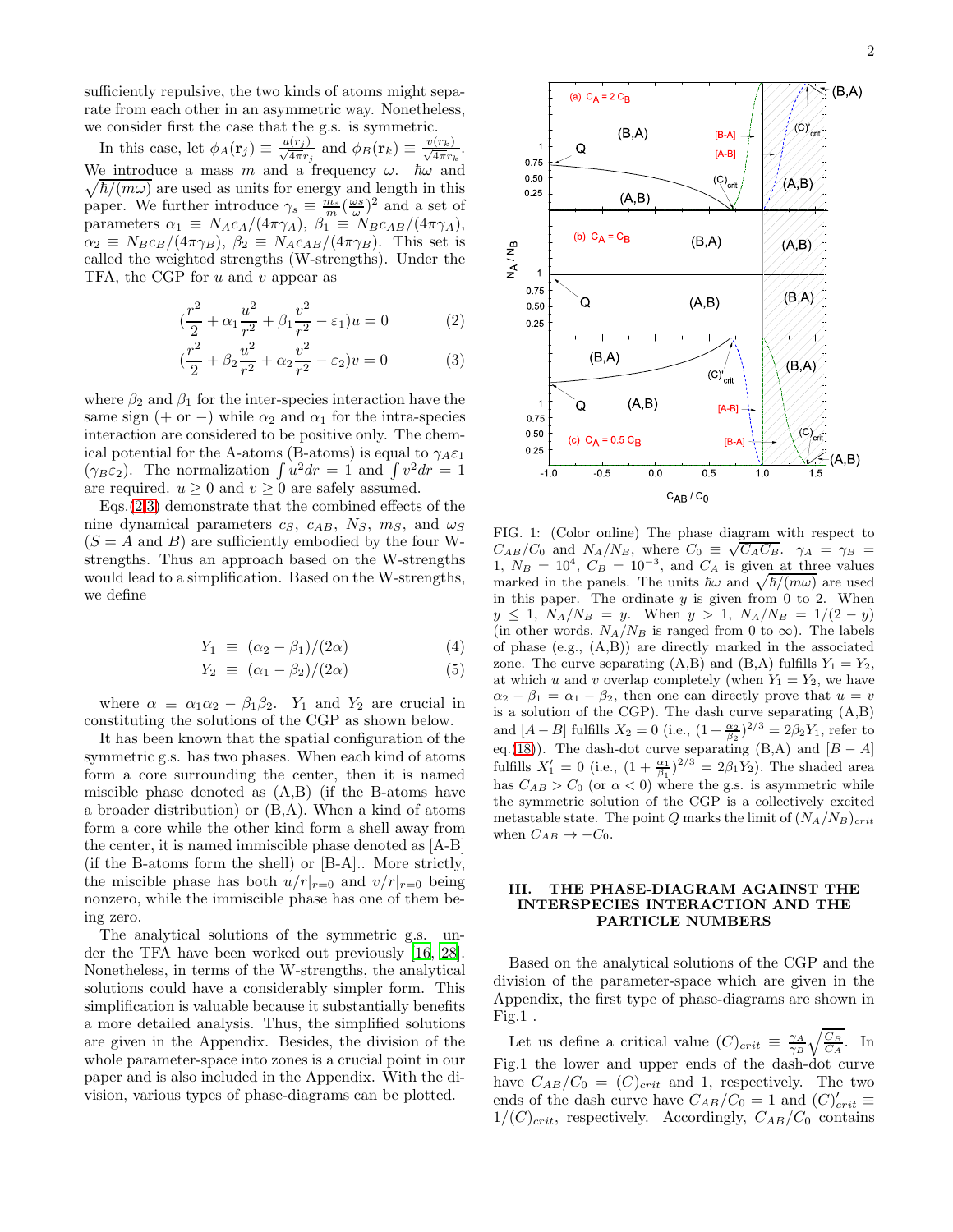three critical values  $(C)_{crit}$ , 1, and  $(C)_{crit}$ . In Fig.1a, when  $C_{AB}/C_0 \leq -1$ , the system collapses (see below). When  $-1 < C_{AB}/C_0 \leq (C)_{crit}$ , the g.s. is in miscible phase. There is a competition between (A,B) and (B,A) phases depending on  $N_A/N_B$ . When  $N_A$  is sufficiently small so that  $Y_1 \geq Y_2$ , then the distribution of the Aatoms will be narrower and the g.s. will be in (A,B) (refer to the Appendix), or vice versa. Thus, from the condition  $Y_1 = Y_2$ , we can define a critical ratio

<span id="page-2-0"></span>
$$
(N_A/N_B)_{crit} = (C_B \gamma_A - C_{AB} \gamma_B)/(C_A \gamma_B - C_{AB} \gamma_A)
$$
\n(6)

When  $N_A/N_B \langle (N_A/N_B)_{crit}$ , the g.s. is in (A,B), or otherwise in (B,A). When  $N_A/N_B = (N_A/N_B)_{crit}$ , the distributions of the A- and B-atoms overlap completely (refer to the Appendix). When  $C_{AB}/C_0 \rightarrow -1$ ,  $(N_A/N_B)_{crit}$   $\rightarrow \sqrt{C_B/C_A}$ , thus the condition for the g.s. in (A,B) is  $N_A/N_B < \sqrt{C_B/C_A}$  (in other words, the  $(A,B)$  phase would be more probable if  $C_A$  is relatively weak and/or  $N_A$  is small). When  $C_{AB}/C_0 = (C)_{crit}$ ,  $(N_A/N_B)_{crit} = 0$ . When  $C_{AB}$  increases further, the (A,B) phase disappears and the A-atoms begin to be distributed more outward. When  $(C)_{crit} < C_{AB}/C_0 \leq 1$ , There is a competition between the [B-A] and (B,A) phases depending also on  $N_A/N_B$ . When  $N_A$  is sufficiently small to enable  $X'_1 < 0$ , the A-atoms will form a shell and the g.s. is in immiscible phase. Otherwise, in miscible phase. When  $C_{AB}/C_0 \rightarrow 1$ , the zone of [B-A] covers nearly the whole range of  $N_A/N_B$ , and thus the immiscible phase becomes dominant. When  $1 < C_{AB}/C_0 \leq (C)'_{crit}$ , the lowest symmetric solutions of the CGP have the B-atoms being distributed more outward (in [A-B] or (A,B) phases). Nonetheless, when  $C_{AB}$  increases and crosses  $C_0$ , a transition from [B-A] to [A-B] will occur. During this transition, the atoms in the shell and in the core interchange their roles (i.e., those in the core jump to the shell, and vice versa). This causes a remarkable increase in energy (as shown below). Accordingly, when  $C_{AB}/C_0 \geq 1$ , the symmetric configuration is no more stable. For this reason, we shall more concentrate on the case  $C_{AB} < C_0$ .

When  $(C)_{crit} = 1$ ,  $(C)_{crit}'$  also = 1, and the areas of the zones of [B-A] and [A-B] both become zero, and therefore the immiscible phase does not appear (Fig.1b belongs to this case). Thus the difference between  $C_A/\gamma_A^2$ and  $C_B/\gamma_B^2$  is a basic requirement for the appearance of the immiscible phase.

For the case  $(C)_{crit} > 1$  (Fig.1c belong to this case), a similar discussion can be performed where the A- and B-atoms interchange their roles.

To conclude, in most cases, the g.s. is in miscible phases. There is a critical value  $(N_A/N_B)_{crit}$  to judge either (A,B) or (B,A) would win. Besides, there is a critical value  $(C)_{crit}$ . When  $(C)_{crit} < C_{AB}/C_0 < 1$  and when  $N_A$  is so small that  $X'_1 < 0$ , the immiscible [B-A] phase will emerge in the zone lying between the curve  $X'_1 = 0$  and the vertical line  $C_{AB}/C_0 = 1$  (where  $\alpha = 0$ ). Note that the [B-A] phase requires thIn this zone  $Y_2 > 0$ 

and  $Y_1 < 0$  (refer to the Appendix), it implies that the W-strengths should be appropriately given. The condition for [A-B] can be similarly deduced. Thus the zones of the immiscible phase appear only by the two sides of the vertical line  $C_{AB}/C_0 = 1$ . The area of the zones depends on how far  $(C)_{crit}$  deviates from 1. Recall that  $(C)_{crit}$  contains the factor  $(\omega_A/\omega_B)^2$ . Thus the ratio of the two frequencies is a very sensitive factor to affect the spatial configuration (say, a small reduction of  $\omega_A$  will reduce  $(C)_{crit}$ , the zone of [B-A] shown in Fig.1a will be thereby broader, and thus favors the A-atoms to form a shell).

The spatial configurations, namely, the patterns of the wave functions have already been plotted in many literatures. To avoid tedious, only two particular cases are plotted here.

# (i) For attractive  $V_{AB}$  with  $C_{AB} \gtrsim -C_0$

In this case both  $Y_1$  and  $Y_2$  are positive and tend to  $\infty$ . Let us assume  $Y_1 > Y_2$ . Accordingly, the Aatoms have a narrower distribution. Since the radius of the inner core  $r_{in} \propto Y_1^{-1/5}$  (Refer to the Appendix), it tends to zero. On the other hand, the outer border  $r_{out} = \sqrt{2\varepsilon_2} = [15(\alpha_2 + \beta_2)]^{1/5}$ . When  $C_{AB} \to -C_0$ ,  $\alpha_2 + \beta_2 \rightarrow \frac{N_B C_0}{4\pi\gamma_B} (\sqrt{\frac{C_B}{C_A}} - \frac{N_A}{N_B}).$  Recall that  $\sqrt{\frac{C_B}{C_A}}$  is the limit of  $(N_A/N_B)_{crit}$  when  $C_{AB} \rightarrow -C_0$ . Thus, if  $N_A/N_B$  is so given that it would considerably smaller than the limit, then  $r_{out}$  would be finite while  $r_{in} \rightarrow 0$ . In this case, we will have a very dense core together with a thin tail extending outward formed by the B-atoms. Alternatively, if the W-strengths are so given that  $Y_1 < Y_2$ , then the tail is formed by the A-atoms. Whereas, when  $\frac{N_A}{N_B} \rightarrow \sqrt{\frac{C_B}{C_A}}$ , the tail disappears and all the atoms stay inside a very small core. Numerical calculations support this suggestion as shown in Fig.2, where the tail is long in 2a and 2b, but very short in 2c. The extremely high density at the center implies that the system tends to collapse.

# (ii) For repulsive  $V_{AB}$  with  $C_{AB} \leq C_0$

When  $C_{AB} \rightarrow C_0$ , the two species tend to separate completely from each other (refer to the Appendix). Examples for the cases with  $C_{AB} = 0.99C_0$  are given in Fig.3 characterized by having a shell attached to the outward border of a core. In Fig.3  $N_B$  remains unchanged, while the increase of  $N_A$  pushes the shell of the B-atoms more and more outward.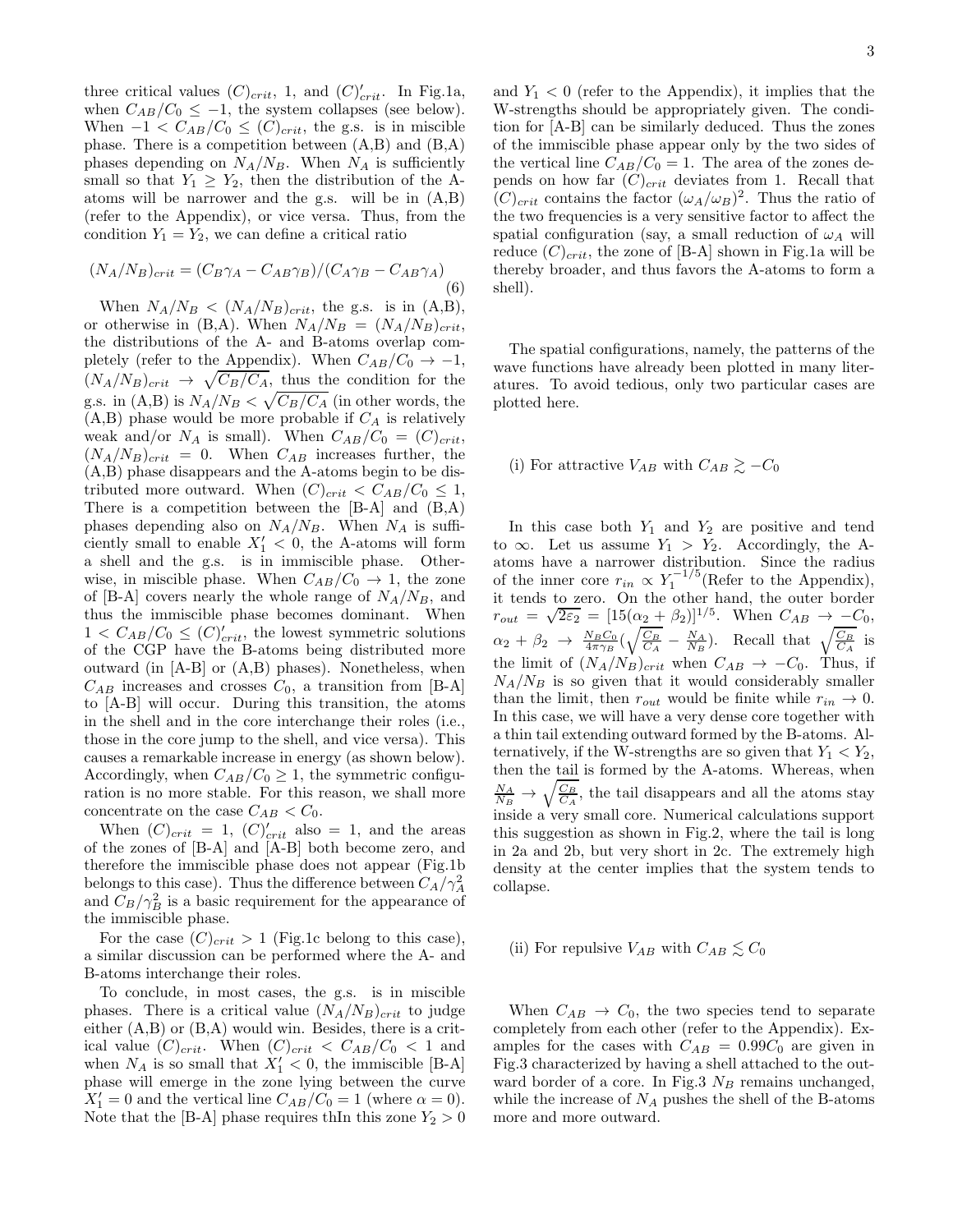

 $\sqrt{\hbar/(m\omega)}$  when the attraction from  $V_{AB}$  nearly cancels the FIG. 2: (Color online)  $u/r$  (solid)  $v/r$  (dash) against r (in repulsion from the intra-species interaction ( $C_{AB} = -0.99C_0$ ) is given).  $N = N_A + N_B = 5 \times 10^4$ ,  $C_B = 10^{-3}$ , the other parameters are marked in the panels. In addition to the high density at the center, there is a long tail of B-atoms, a long tail of A-atoms, and a very short tail in a, b, and c.

### IV. TOTAL ENERGY AND THE COMPETITION OF SYMMETRIC AND ASYMMETRIC STATES

When  $\phi_A$  and  $\phi_B$  have been known, the total energy of the system (neglecting the kinetic energy) is

<span id="page-3-0"></span>
$$
E = \frac{N_A}{2} \langle r^2 \rangle_A + \frac{N_B}{2} \langle r^2 \rangle_B + \frac{N_A^2}{2} V_A \langle \phi_A^2 \rangle_A
$$

$$
+ \frac{N_B^2}{2} V_B \langle \phi_B^2 \rangle_B + N_A N_B V_{AB} \langle \phi_A^2 \rangle_B \tag{7}
$$

where  $\langle r^2 \rangle_A = \int \phi_A^2 r^2 dr$ ,  $\langle \phi_A^2 \rangle_A = \int \phi_A^4 dr$ ,  $\langle \phi_A^2 \rangle_B =$  $\langle \phi_B^2 \rangle_A = \int \phi_A^2 \phi_B^2 d\mathbf{r}$ , and so on.

Examples of  $E/N$  (where  $N = N_A + N_B$ ) are plotted in Fig.4. Where the five curves for symmetric states goes up with  $C_{AB}$  as expected. In all cases there is a notable jump when  $C_{AB}$  increases and crosses  $C_0$  (strictly, only the case that  $C_{AB}$  tends to  $\pm C_0$  can be calculated). This jump is associated with the transition from  $[A - B]$  to  $[B - A]$  mentioned above. This figure demonstrates that the increase of energy in the jump can be quite large. It implies that very high-lying collectively excited states might exist. All the horizontal lines are for asymmetric states, they are obtained via a model shown below.



FIG. 3: (Color online)  $u/r$  (solid)  $v/r$  (dash) against r (in  $\sqrt{\hbar/(m\omega)}$  when the repulsion from  $V_{AB}$  matches the repulsion from  $V_A$  and  $V_B$  ( $C_{AB} = 0.99C_0$  is given). The other parameters are  $\gamma_A = \gamma_B = 1$ ,  $N_B = 10^4$ ,  $C_B = 10^{-3}$ , and  $C_A = C_B/2$ .  $N_A$  is marked in each panel.

Let z and  $r_{\perp}$   $(z^2 + r_{\perp}^2 = r^2)$  be the axial coordinates, and two parameters  $z_o$  and  $r_o$  are introduced. Then, it is assumed that when  $-r_o \leq z \leq z_o$ 

$$
u = \frac{1}{c}r\sqrt{1 - r^2/r_o^2}
$$
 (8)

$$
v = 0 \tag{9}
$$

and when  $z_o < z \leq r_o$ 

$$
u = 0 \tag{10}
$$

$$
v = \frac{1}{d}r\sqrt{1 - r^2/r_o^2}.
$$
 (11)

In other words, we have proposed a model in which a ball with radius  $r<sub>o</sub>$  is divided into two sides separated by the plane  $z = z_o$ . The A-atoms and B-atoms stay separately in the two sides. The orientation of the Z-axis is irrelevant (because the trap is isotropic). From the normalization, we have

$$
c^{2} = \frac{1}{15}r_{o}^{3} + \frac{1}{8}r_{o}^{2}z_{o} - \frac{1}{12}z_{o}^{3} + \frac{1}{40}r_{o}^{-2}z_{o}^{5}
$$
 (12)

$$
d^{2} = \frac{1}{15}r_{o}^{3} - \frac{1}{8}r_{o}^{2}z_{o} + \frac{1}{12}z_{o}^{3} - \frac{1}{40}r_{o}^{-2}z_{o}^{5}
$$
 (13)

The two parameters  $r<sub>o</sub>$  and  $z<sub>o</sub>$  are determined by minimizing the total energy  $E$  (which is calculated via eq.[\(7\)](#page-3-0) where the contribution from the kinetic energy has been neglected). The resultant  $E/N$  are plotted in Fig.4 and they appear as horizontal lines. In various cases, due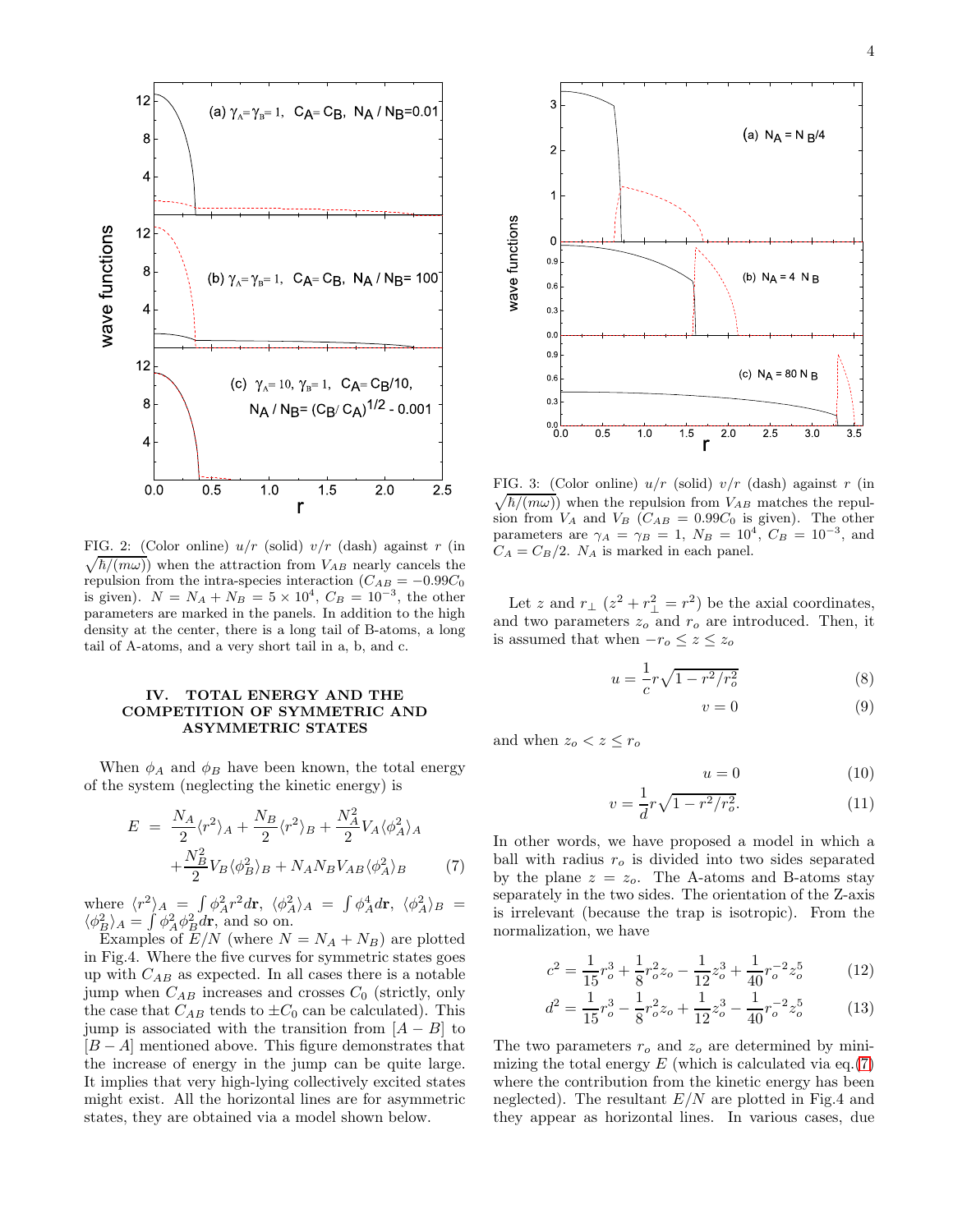

FIG. 4: (Color online)  $E/N$  (in  $\hbar\omega$ ) of the lowest symmetric and asymmetric states against  $C_{AB}/C_0$ . The latter are given by horizontal lines, while the former are noy. The parameters are given as  $\gamma_A = 5$ ,  $\gamma_B = 1$ ,  $N = N_A + N_B = 5 \times 10^4$ ,  $C_B = 10^{-3}$ , and  $C_A = 2C_B$ . The solid, dash, dash-dot, dashdot-dot, and dotted curves are for  $N_A/N_B = 1/20$ , 1/4, 1, 4, and 20, respectively.

to the jump appearing at  $C_{AB} = C_0$ , the asymmetric states become lower in energy once  $C_{AB} > C_0$  (i.e., they become the g.s.). This is clearly shown in the figure.

Recalled that the kinetic energy has been neglected. When the particle number is huge, the ratio of the kinetic energy over the total energy is small (say, in an es-timation given in [\[29\]](#page-7-9), the ratio is 6\% when  $N = 12000$ ). Thus the neglect will not spoil the qualitative results.

#### V. THE PHASE-DIAGRAM AGAINST THE INTER- AND INTRA-SPECIES INTERACTIONS

The second type of phase-diagrams are given in Fig.5.

The physics extracted from Fig.5 and from Fig.1 are similar. Therefore, we just mention a few points: (i) The zones for the immiscible phase appear only in the neighborhood of the horizontal line at which  $C_{AB} = C_0$ . (ii) For all the cases with  $C_{AB} \lesssim C_0$ , the immiscible and miscible phases are competing. when  $C_B$  is much stronger than  $C_A$ , the B-atoms will form a shell and the g.s. is in the  $[A-B]$  phase.. When  $C_B$  is not so strong, the B-atoms will be closer to the core and the [A-B] becomes  $(A,B)$ . When  $C_B$  reduces further, the B-atoms will have a narrower distribution while the A-toms will be distributed more outward, and the  $(A,B)$ . becomes  $(B,A)$ . When  $C_B$ becomes very weak, the A-atoms will form a shell and the  $(B,A)$ . becomes [B-A]. (iii) When  $C_{AB}$  decreases further from  $C_0$ , immiscible phase disappears.



FIG. 5: (Color online) The phase diagram with respect to  $C_A/C_B$  and  $C_{AB}/C_0$ .  $\gamma_A = \gamma_B = 1$ ,  $N_B = 10^4$ , and  $N_A$  is given at three values marked in the panels.  $C_B = 10^{-3}$ . The abscissa x for  $C_A/C_B$  is given from 0 to 2. When  $x \leq 1$ ,  $C_A/C_B = x$ . When  $x > 1$ ,  $C_A/C_B = 1/(2-x)$  (in other words,  $C_A/C_B$  is ranged from 0 to  $\infty$ ). Refer to Fig.1.

#### VI. SUMMARY AND FINAL REMARKS

(i) Due to the introduction of the W-strengths, analytical solutions of the CGP can be expressed in a considerably simpler form to facilitate related analysis.

(ii) A model for the asymmetric g.s. has been proposed. The competition between the symmetric and asymmetric states has been evaluated. A big gap in energy was found during the [A-B] to [B-A] (or reversely) transition which takes place when  $C_{AB}$  crosses  $C_0$ . Due to the gap, the asymmetric states become the g.s. once  $C_{AB} > C_0.$ 

It has been known that, in the low-density region, the overlap of the two wave functions will be remarkably underestimated under the TFA. Thus the energy  $\langle V_{AB} \rangle$ will be therefore underestimated. This would affect the evaluation of the gap. However, the gap appears only when a kind of atoms tend to leave completely from the other kind. In this case, the percent of  $\langle V_{AB} \rangle$  in the total energy is extremely small. Thus, the existence of the gap, which is the difference of the two total energies, will not be spoiled by using the TFA.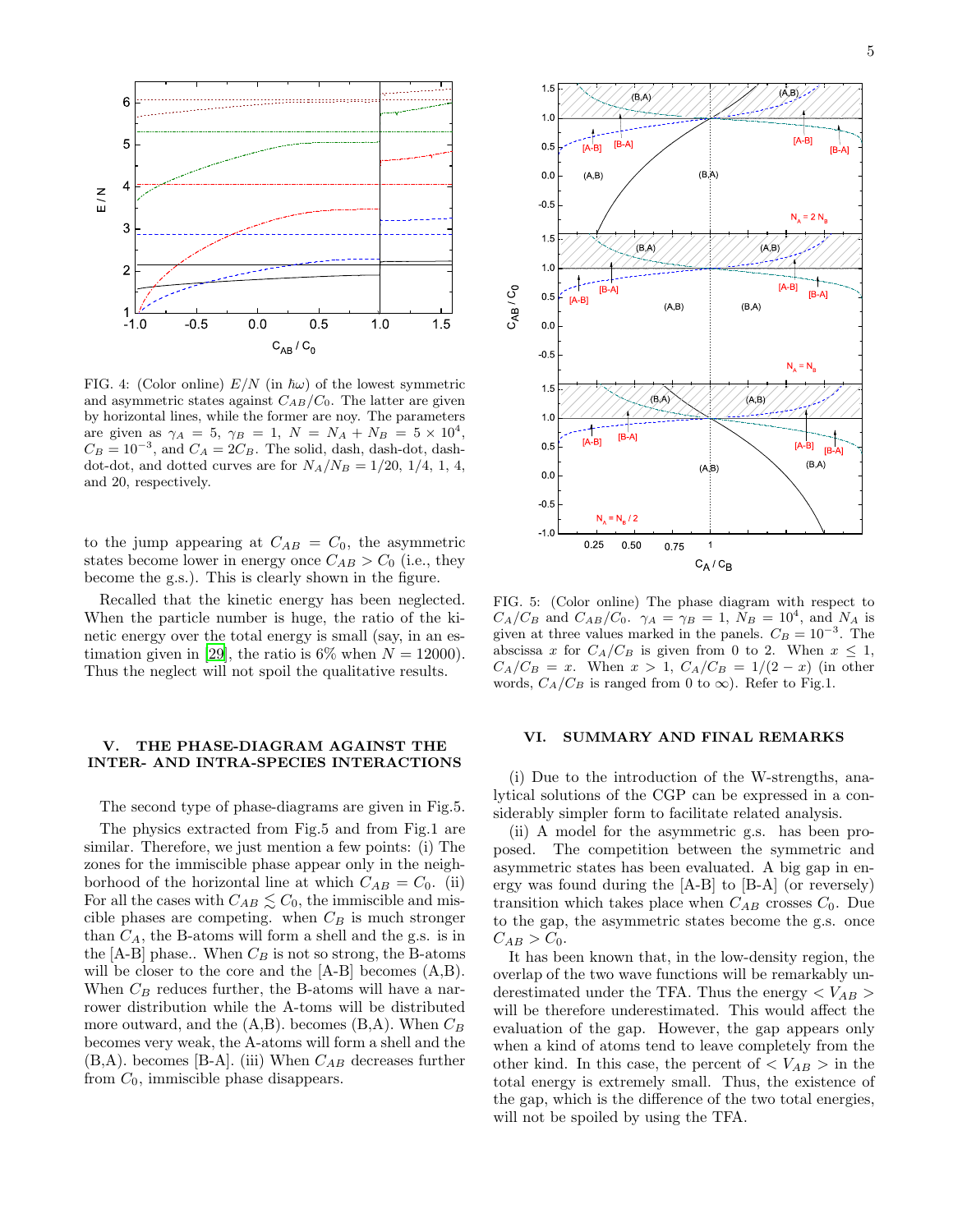(iii) The whole parameter-space has been divided into zones each supports a specific spatial configuration. Based on the division two types of phase-diagrams have been plotted. Making use of the phase-diagrams where the boundaries have analytical forms, the effects of various parameters can be clarified not only qualitatively but also quantitatively.

(iv) Additional effort is made to study the feature of the g.s. when  $C_{AB} \leq C_0$  and  $C_{AB} \geq -C_0$ . In the former case the shell tends to separate from the core completely, while in the latter the system tends to collapse.

(v) We have found a critical point  $(C)_{crit}$  which is also useful in application. One can tune  $N_A$  and/or  $\omega_A$  to make  $(C)_{crit}$  tends to 1 to prohibit the formation of a shell (i.e., the shell can not be formed even if  $C_{AB}$  is sufficiently strong), or to make  $(C)_{crit}$  differs remarkably from 1 to facilitate the formation of a shell (i.e.,the shell can be formed even if  $C_{AB}$  is rather weak).

The point  $(C)_{crit}$  is associated with the case that a kind of atoms tend to leave completely from the center. In this case TFA is still applicable in the qualitative sense (comparing Fig.1b and 1c of [\[28](#page-7-7)], where 1b is closer to the above case).

(vi) We have found another critical point  $(N_A/N_B)_{crit}$ which marks the complete overlap of  $u/r$  and  $v/r$ . This finding has potential usage. In experiments, one can tune the tunable parameters (say, the trap frequency and/or the strengths) so that the two density profiles overlap. Then, once all the other parameter are known,  $N_A/N_B$ can be directly known from eq.[\(6\)](#page-2-0). Since the particle numbers are in general difficult to determine precisely, this approach provides an auxiliary way helpful for determining the numbers.

It was found that in the case that both  $u/r$  and  $v/r$ are nonzero at  $r = 0$  and close to each other, the TFA wave functions deviate very slightly from those beyond the TFA (comparing Fig.1a and 1b of [\[28\]](#page-7-7)). Therefore, eq.[\(6\)](#page-2-0) is reliable because it is just associated with this case.

#### Acknowledgments

Supported by the National Natural Science Foundation of China under Grants No.11372122, 11274393, 11574404, and 11275279; the Open Project Program of State Key Laboratory of Theoretical Physics, Institute of Theoretical Physics, Chinese Academy of Sciences, China; and the National Basic Research Program of China (2013CB933601).

## Appendix: Analytical solutions of the CGP under TFA and a division of the parameter-space

#### A. Miscible phase

For the miscible phase (A,B), the normalized solutions  $u$  and  $v$  are distributed in two domains of  $r$ . In the first domain  $(0 \le r \le (\frac{15}{2Y_1})^{1/5} \equiv r_a)$  they appear as

$$
u^2/r^2 = X_1 - Y_1r^2 \tag{14}
$$

$$
v^2/r^2 = X_2 - Y_2r^2 \tag{15}
$$

where  $Y_1$  and  $Y_2$  are defined in eq.[\(5\)](#page-1-1) depending on the W-strengths directly,

<span id="page-5-0"></span>
$$
X_1 = (15/2)^{2/5} Y_1^{3/5} \tag{16}
$$

$$
\varepsilon_2 = \frac{1}{2} [15(\alpha_2 + \beta_2)]^{2/5} \tag{17}
$$

$$
X_2 = (\varepsilon_2 - \beta_2 X_1)/\alpha_2 \tag{18}
$$

Furthermore, when  $X_1$  and  $X_2$  are known,  $\varepsilon_1$  is related to them as  $\varepsilon_1 = \alpha_1 X_1 + \beta_1 X_2$ .

In the second domain  $(r_a < r \leq \sqrt{2\varepsilon_2})$ 

$$
u^2/r^2 = 0 \tag{19}
$$

$$
v^2/r^2 = \frac{1}{\alpha_2}(\varepsilon_2 - r^2/2)
$$
 (20)

when  $r > \sqrt{2\varepsilon_2}$ , both u and v are zero. Thus  $r_a$ and  $\sqrt{2\varepsilon_2}$  mark the outward borders of the A-atoms and B-atoms, respectively. One can check directly that the above u and v satisfy the CGP, they are normalized, and they are continuous at the common border of the domains (however their derivatives are not).

Obviously, the above solution would be physically meaningful only if the W-strengths are so preset that  $Y_1 > 0$ ,  $\alpha_2 + \beta_2 > 0$ , and  $\sqrt{2\varepsilon_2} > r_a$ . The latter can be satisfied when  $Y_1 \geq Y_2$  is preset. Besides, in order to have both  $u/r$  and  $v/r$  being  $\geq 0$  at  $r = 0$ ,  $X_2 \geq 0$  (or  $\varepsilon_2 > \beta_2 X_1$ , equivalently  $[2(\alpha_2 + \beta_2)Y_1]^{2/5} \geq 2\beta_2 Y_1$ ) is required. Due to this constraint, the phase (A,B) could emerge only in a specific zone inside the whole parameterspace. This zone is bound by the surfaces  $Y_1 = Y_2$  and  $X_2 = 0$ . Inside this zone  $Y_1 > 0$ ,  $Y_1 \ge Y_2$ , and  $X_2 > 0$ hold. Referred to Fig.1 and 5.

For attractive  $V_{AB}$ ,  $X_2 > 0$  holds always. Thus the border  $X_2 = 0$  does not appear. Accordingly, the zone for (A,B) is bound by the surfaces  $Y_1 = Y_2$  and  $C_{AB} = -C_0$ (where  $C_0 \equiv \sqrt{C_A C_B}$ ). However, when  $C_{AB} \rightarrow -C_0$  or  $\alpha \to 0$ , both  $Y_1$  and  $Y_2$  tend to  $+\infty$ . Hence,  $r_a$  becomes extremely small and the system is highly dense at the center. This will lead to a collapse. Due to the collapse, the case  $C_{AB} \leq -C_0$  is not considered.

For (B,A), the solution can be similarly obtained from the above formulae by an interchange of  $u$  and  $v$  together with an interchange of the indexes 1 and 2. Thus, associated with the zone for (A,B), there is a partner-zone for (B,A), where the A- and B-atoms interchange their role.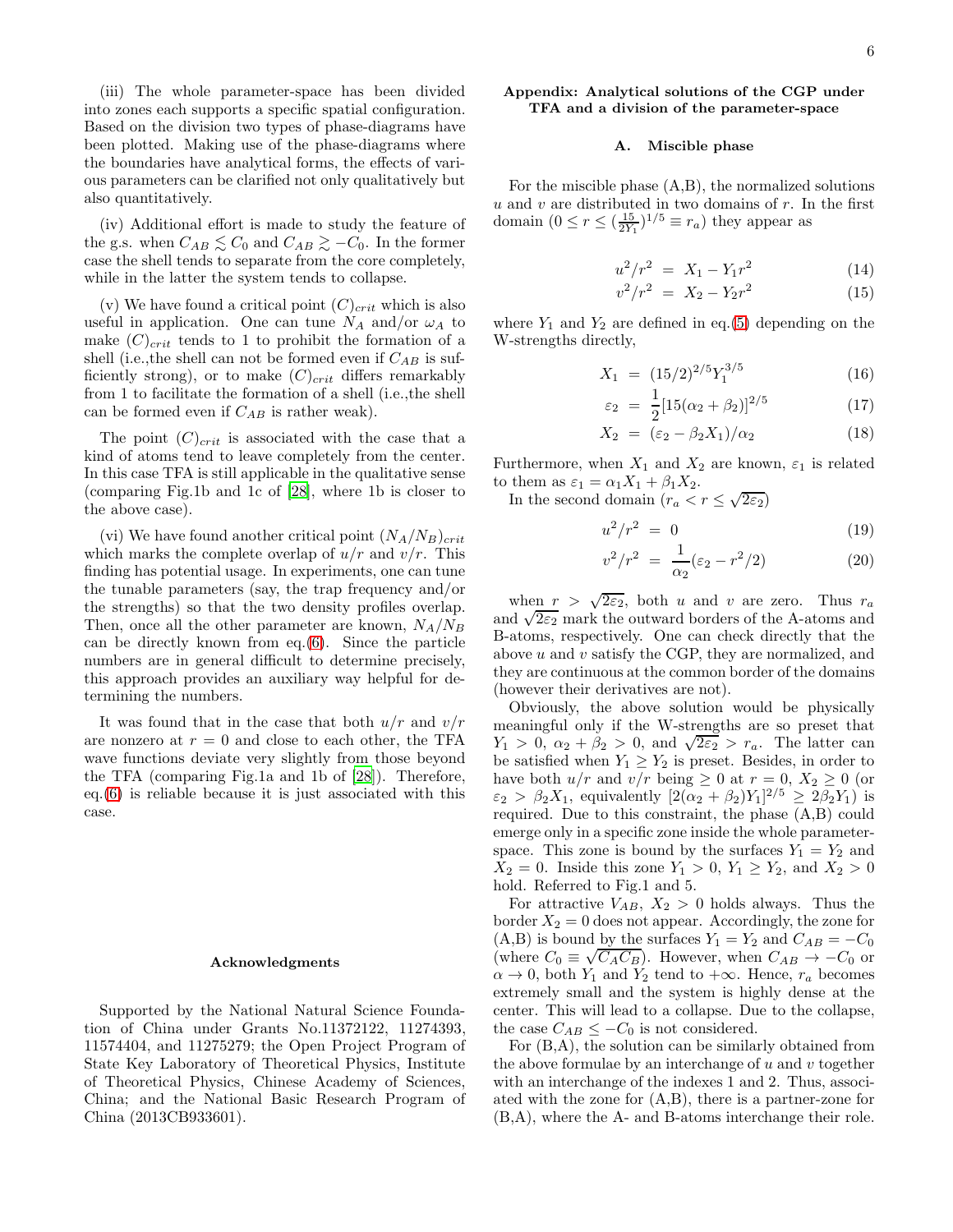#### B. Immiscible phase

For  $[A - B]$ , u and v are distributed in three domains  $(0, r_b)$ ,  $(r_b, r_c)$ , and  $(r_c, \sqrt{2\varepsilon_2'})$ , where

<span id="page-6-2"></span>
$$
r_c^5 = \frac{15\alpha_1\alpha_2}{2\alpha Y_1} (1 + \frac{\beta_1}{\alpha_1} (1 - \mathfrak{C}))
$$
 (21)

<span id="page-6-3"></span>
$$
r_b^5 = -\frac{15\alpha_1\alpha_2}{2\alpha Y_2}(1 + \frac{\beta_2}{\alpha_2} - \mathfrak{C})\tag{22}
$$

and  $\mathfrak C$  satisfies the following equation

<span id="page-6-6"></span>
$$
15\alpha_2 \mathfrak{C} = (2\beta_2 Y_1 r_c^2 + 2\alpha_2 Y_2 r_b^2)^{5/2} \tag{23}
$$

When this equation has been solved  $\mathfrak{C}$  can be obtained. If  $\mathfrak C$  ensure that the right sides of eqs.[\(21,](#page-6-2)[22\)](#page-6-3) are positive, we can obtain  $r_c$ ,  $r_b$ .

Then, in the first domain  $(0, r_b)$ 

$$
u^{2}/r^{2} = \frac{1}{\alpha_{1}} (\varepsilon_{1}' - r^{2}/2)
$$
 (24)

$$
v^2/r^2 = 0\tag{25}
$$

where

$$
\varepsilon_1' = \alpha_1 r_c^2 Y_1 + \beta_1 r_b^2 Y_2 \tag{26}
$$

In the second domain  $(r_b, r_c)$ 

<span id="page-6-4"></span>
$$
u^{2}/r^{2} = Y_{1}(r_{c}^{2} - r^{2})
$$
\n
$$
v^{2}/r^{2} = Y_{2}(r_{b}^{2} - r^{2})
$$
\n(27)

In the third domain  $(r_c, \sqrt{2\varepsilon_2'})$ 

$$
u^2/r^2 = 0 \tag{29}
$$

$$
v^2/r^2 = \frac{1}{\alpha_2} (\varepsilon_2' - r^2/2)
$$
 (30)

where

<span id="page-6-5"></span>
$$
\varepsilon_2' = \frac{1}{2} (15\alpha_2 \mathfrak{C})^{2/5}.
$$
 (31)

Since  $u^2/r^2$  and  $v^2/r^2$  should be positive in the second domain,  $Y_1 > 0$  and  $Y_2 < 0$  are both necessary. In particular, the latter condition  $Y_2 < 0$  assures the emergence of the shell formed by the B-atoms (because a negative  $Y_2$  assures that  $v/r$  increases with r as shown in eq.[\(28\)](#page-6-4)). Note that, for attractive  $V_{AB}$ , we know from the definitions of  $Y_1$  and  $Y_2$  that they must have the same sign. Thus the immiscible phase does not exist when the interspecies interaction is attractive (refer to Fig.1 and 5). Therefore,  $C_{AB}$  is considered as positive in the follows.

Obviously,  $0 \le r_b \le r_c \le \sqrt{2\varepsilon_2'}$  is further required to assure that the solution is meaningful. When  $\alpha > 0$  and with the preset  $Y_1 > 0$  and  $Y_2 < 0$  the condition  $r_b \geq 0$ can be satisfied if  $\mathfrak{C} \leq 1 + \frac{\beta_2}{\alpha_2}$ . Besides, from eqs.[\(21,](#page-6-2)[22\)](#page-6-3) we have

<span id="page-6-7"></span>
$$
r_c^5 - r_b^5 = \frac{15\alpha_2\alpha}{(\alpha_1 - \beta_2)(\alpha_2 - \beta_1)}(\frac{\alpha_1}{\alpha_2} + 1 - \mathfrak{C})
$$
 (32)

Thus the condition  $r_c \geq r_b$  can be satisfied if  $\mathfrak{C} \geq$  $1 + \frac{\alpha_1}{\alpha_2}$ . Furthermore, from eq.[\(31\)](#page-6-5) and making use of eq.[\(23\)](#page-6-6), we have  $2\varepsilon'_2 = 2\beta_2 Y_1 r_c^2 + 2\alpha_2 Y_2 r_b^2$ . Note that, from eq. $(5)$  we have

$$
2\alpha_2 Y_2 + 2\beta_2 Y_1 = 1 \tag{33}
$$

Then,  $2\varepsilon'_2 = r_c^2 - 2\alpha_2 Y_2 (r_c^2 - r_b^2)$ . Thus, when  $Y_2$  is negative and  $r_c \geq r_b$  holds, the condition  $\sqrt{2\varepsilon'_2} \geq r_c$  is satisfied. To conclude, if we can find out a  $\mathfrak C$  satisfies eq.[\(23\)](#page-6-6) and is lying in the range  $1 + \frac{\alpha_1}{\alpha_2} \leq \mathfrak{C} \leq 1 + \frac{\beta_2}{\alpha_2}$ , then the  $u$  and  $v$  given above is a physically meaning-ful solution. By solving eq.[\(23\)](#page-6-6) numerically, a unique  $\mathfrak C$ ranging inside the above range

can be found. Thus, we obtain the solution for the immiscible phase.

Let us find out the zone in the parameter-space that supports the  $[A-B]$  solution. When  $\mathfrak{C} = 1 + \frac{\beta_2}{\alpha_2}$ , we have  $r_b = 0, r_c = \sqrt{X_1/Y_1} \equiv r_a$ , and  $\varepsilon'_2 = \varepsilon_2$ . Thus the wave functions of the  $[A - B]$  and those of  $(A,B)$  with  $X_2 = 0$ overlap. Recall that  $X_2 = 0$  is a border of  $(A,B)$ . Thus the zone of  $[A - B]$  is adjacent to the zone of  $(A, B)$ , and they have the common border  $X_2 = 0$ .

When  $C_{AB} \rightarrow C_0$  (or  $\alpha \rightarrow 0$ ), we know from eq.[\(32\)](#page-6-7) that  $r_b \rightarrow r_c$ , thus the shell tends to separate from the core completely. Examples are shown in Fig.3. Since  $r_b$  >  $r_c$  is not allowed,  $\alpha = 0$  should be the other border. Note that, when  $\alpha = 0$ , the CGP has no physical solution. Thus, a complete separation between the shell and the core is not allowed. To conclude, the zone of  $[A - B]$ requires  $Y_1 > 0$  and  $Y_2 < 0$  and is bound by the borders  $X_2 = 0$  and  $\alpha = 0$ .

The case with  $\alpha < 0$  is associated with metastable states, they can be similarly discussed, if necessary. The partner zone of  $[A-B]$ , namely,  $[B-A]$ , can be similarly obtained by interchanging  $u$  and  $v$ , and interchanging the indexes 1 and 2.

<span id="page-6-0"></span>[1] T.L.Ho and V.B.Shenoy, *Phys. Rev. Lett.* 77, 3276 (1996).

<span id="page-6-1"></span>[2] C.J.Myatt, E.A.Burt, R.W.Ghrist, E.A.Cornell and